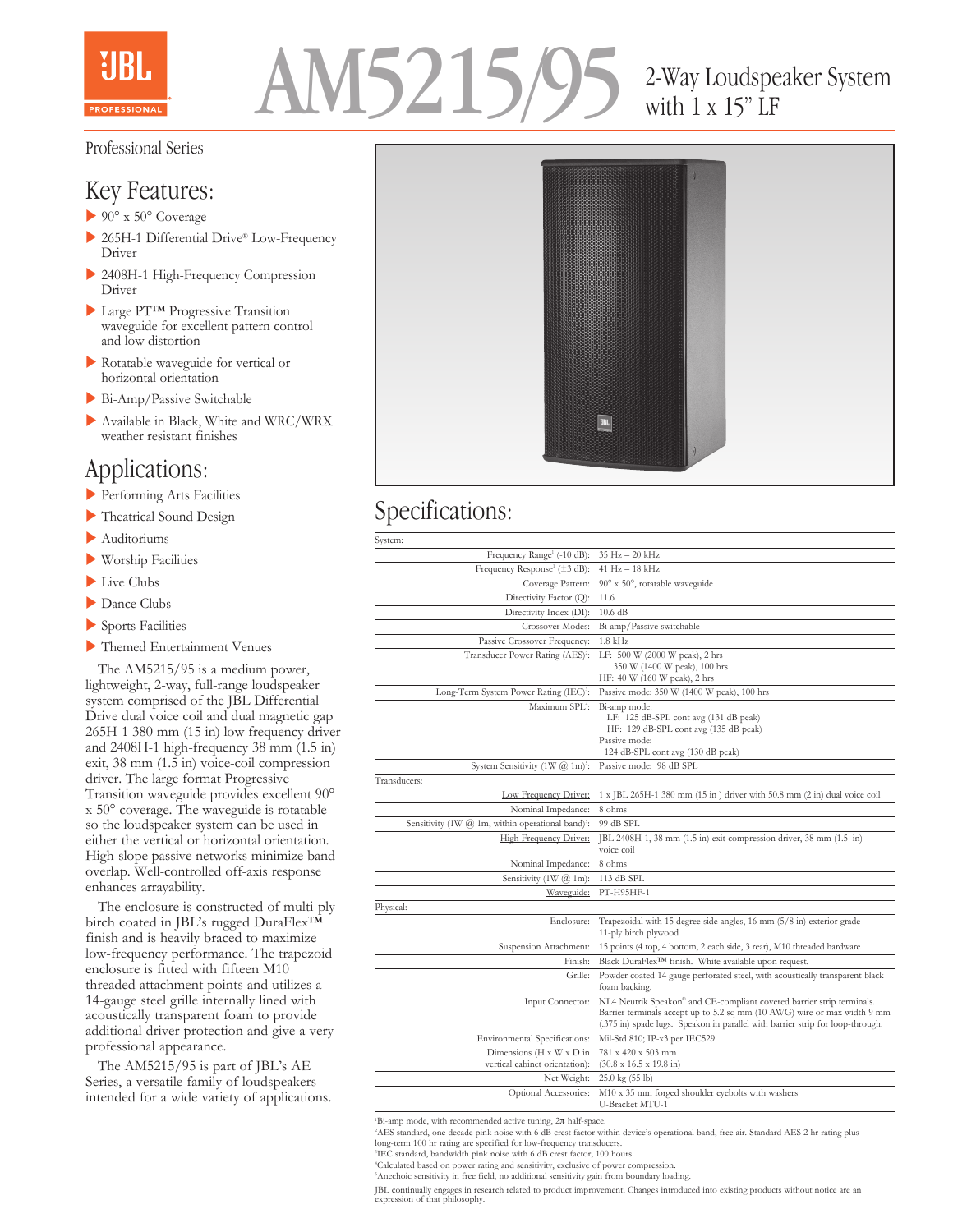## AM5215/95 2-Way Loudspeaker System with 1 x 15" LF



#### Dimensions

#### Dimensions in mm (in)

For more detailed dimensional information, refer to Application Data Sheet.

For AE & AE Compact Series WRC and WRX versions please visit the JBL Pro website at http://www.jblpro.com/www/products/installed-sound/ae-series#.V63kVfkrLIV to download Drawings.

CL

15.1 [384]

6X 1.6 [41]









#### Horizontal Off-Axis Frequency Response



Vertical Up Off-Axis Frequency Response







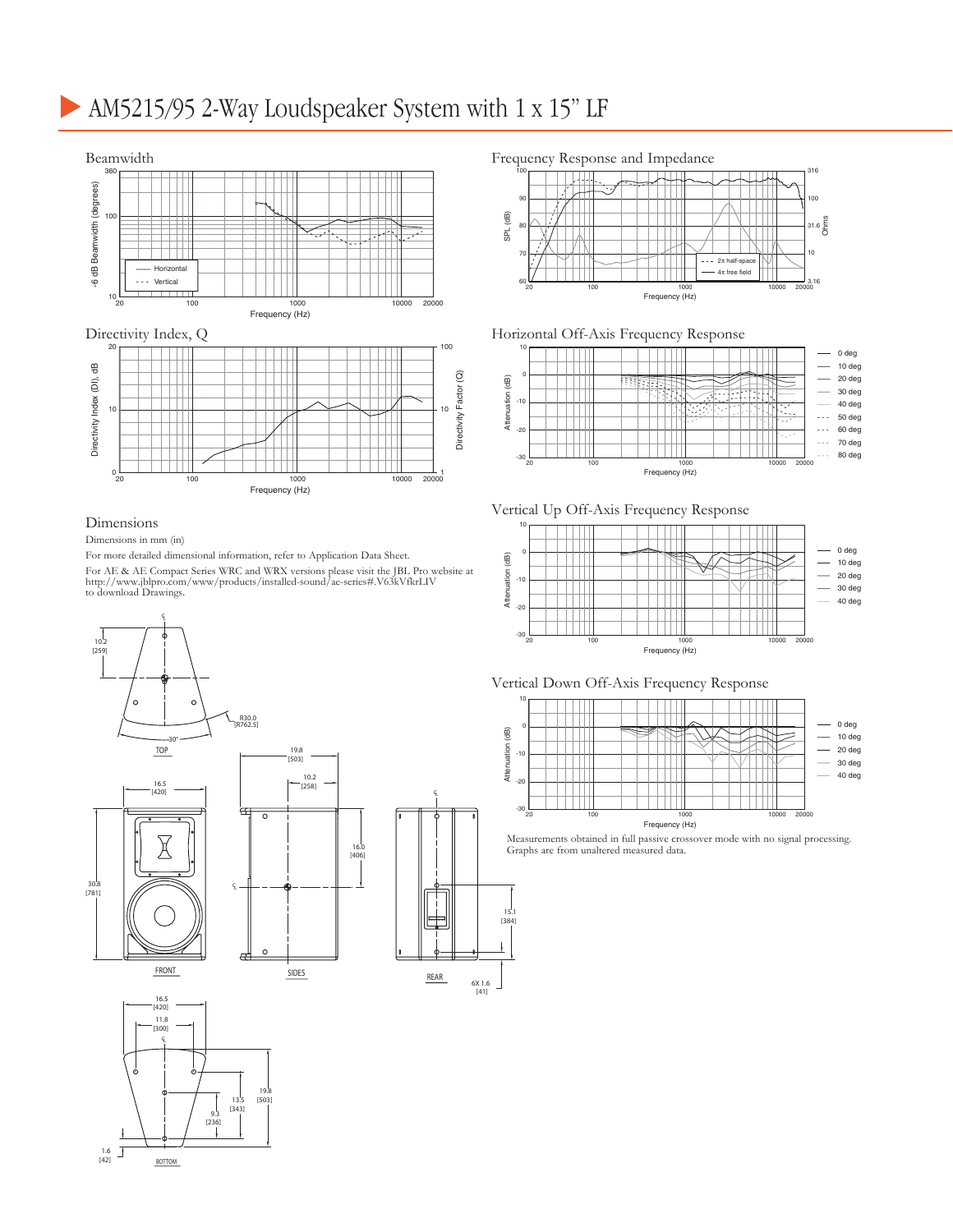